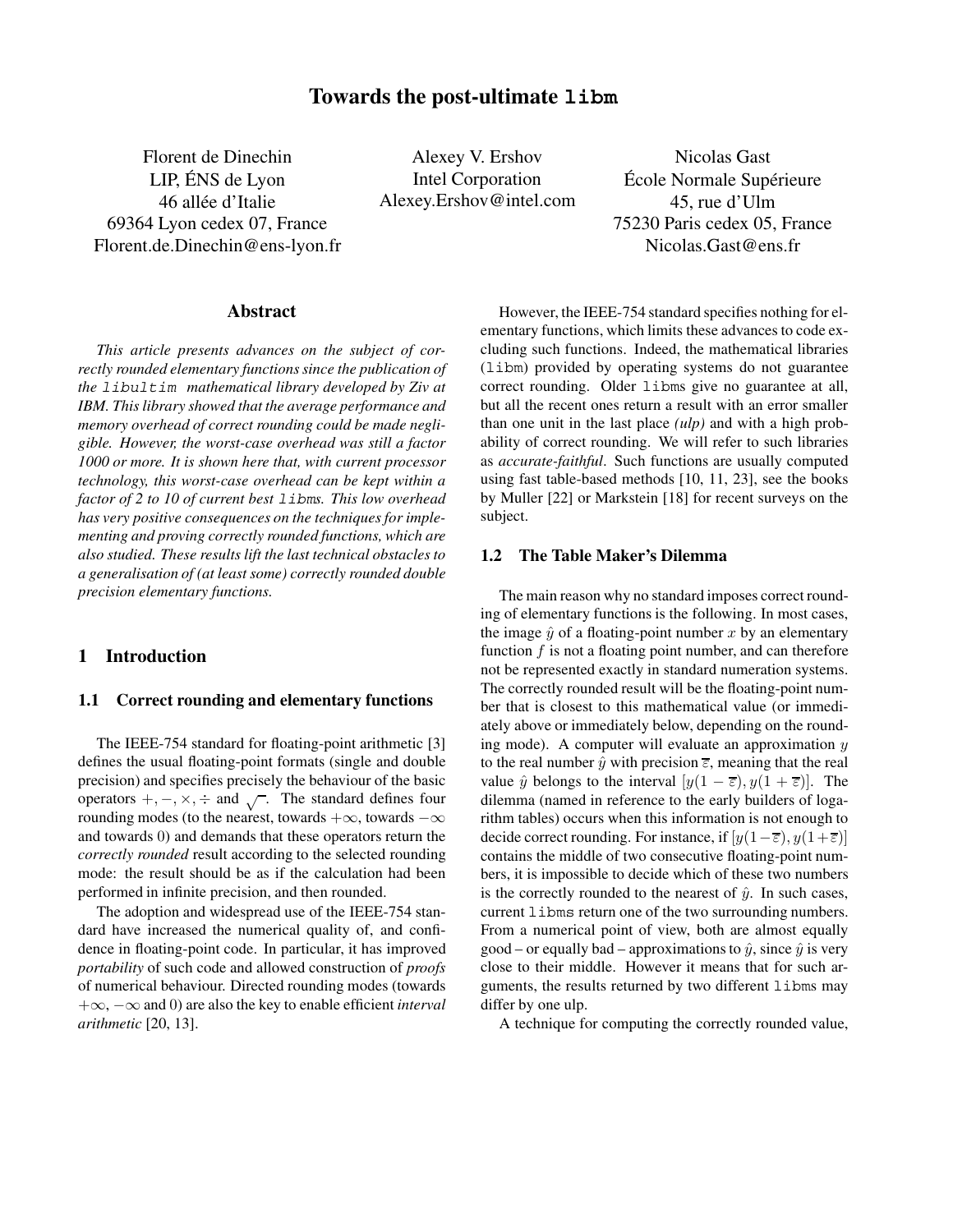published by Ziv [24] and implemented in the pioneering IBM Accurate Portable Mathlib [17] (or libultim), is to improve the precision  $\bar{\varepsilon}$  of the approximation until the correctly rounded value can be decided. Given a function  $f$ and an argument  $x$ , a first, quick approximation  $y_1$  to the value of  $f(x)$  is evaluated, with accuracy  $\overline{\varepsilon}_1$ . Knowing  $\overline{\varepsilon}_1$ , it is possible to decide if it is possible to round  $y_1$  correctly, or if more precision is required, in which case the computation is restarted using a slower approximation of precision  $\overline{\epsilon}_2$  better than  $\overline{\epsilon}_1$ , and so on. This approach leads to good average performance, as the slower steps are rarely taken.

### **1.3 Improving on Ziv's approach**

However there was until recently no practical bound on the termination time of Ziv's iteration. It may be proven to terminate for most transcendental functions, but the actual maximal precision required in the worst case is unknown. According to a statistical arguments by Gal [11, 22], and assuming the implementation can be proven correct (which is a huge problem in itself), the libultim approach provides correct rounding with probability higher than  $1 -$ 2*−*<sup>500</sup>, which we call *astronomical confidence* in the following. Note however that there was no attempt to prove the correct rounding property for this implementation.

The need for arbitrary multiple precision has also a cost in terms of performance: In libultim, the measured worst-case execution time is indeed three orders of magnitude higher than that of accurate-faithful libms. This might prevent using this method in critical application. A related problem is memory requirement, which is, for the same reason, unbounded in theory, and much higher than usual libms in practice.

Finally, this library still lacks the directed rounding modes, which might be the most useful. Indeed, correct rounding provides a precision improvement over an accurate-faithful libm of only a fraction of an ulp in roundto-nearest mode. This may be felt of little practical significance. However, the three other rounding modes are needed to guarantee intervals in interval arithmetic. Without correct rounding in these directed rounding modes, interval arithmetic may loose up to one ulp of precision.

The goal of the crlibm project (at http:// lipforge.ens-lyon.fr/projects/crlibm/) is therefore to design a mathematical library which is

- portable to any system implementing the ISO-C99 and IEEE-754 standards,
- correctly rounded in the four rounding modes,
- proven, both theoretically and in the implementation,
- and reasonably efficient in terms of performance (both average and worst-case) and resource usage.

The longer-term goal of this research is to enable the standardisation of correct rounding<sup>1</sup> for elementary functions [8].

#### **1.4 Contributions of this article**

This article presents recent advances towards this goal, supported by experimental results.

Section 2 recalls a range of techniques used for correctly rounding an elementary function in the portable crlibm library. Section 3 then relaxes the condition of *portability* to study the impact of specific processor features such as double-extended precision and hardware fused multiply-and-add. This raises practical questions, which Section 4 tries to answer by implementing two functions (arctan and exp) on two processor families which support double-extended precision (Pentium and Itanium). These implementations have worst-case execution times respectively less than  $3 \times$  and  $8 \times$  the time of the best available accurate-faithful implementation (an improvement over libultim's  $1000 \times$ ), all other things (average time, code size and memory consumption) being similar or improved. This has an important impact on the *design cost* of writing a proven, correctly rounded implementation, which is discussed in Section 5 along with other implementation considerations.

### **2 The crlibm approach**

Ziv's Ultimate Mathematical Library is entirely based on IEEE-754-compliant double-precision FP arithmetic: The first few steps compute an approximation to the function as a the sum of two double-precision number (referred to as a *double-double* in the following). Subsequent, more accurate steps use a FP-based multiple-precision package which may provide up to 800 bits of precision, hence the astronomical confidence.

### **2.1 Tight worst cases for correct rounding**

A first practical improvement over Ziv's approach derives from the availability of tight bounds on the worst-case accuracy required to compute many elementary functions, computed by Lefèvre and Muller [15] using ad-hoc algorithms. Some functions are completely covered (most notably exponential and logarithm in radix  $e$ , 2 and 10, the hyperbolic sine and cosine, and their inverses), some are still

 $1$ Note that IBM is no longer supporting the libultim project, but Sun Microsystems has recently released its own correctly-rounded library, called libmcr, which also addresses the main weaknesses of libultim but is currently much slower. Therefore there is in 2005 a choice of three correctly rounded libraries for double-precision, plus the correctly-rounded multiple-precision package MPFR [21]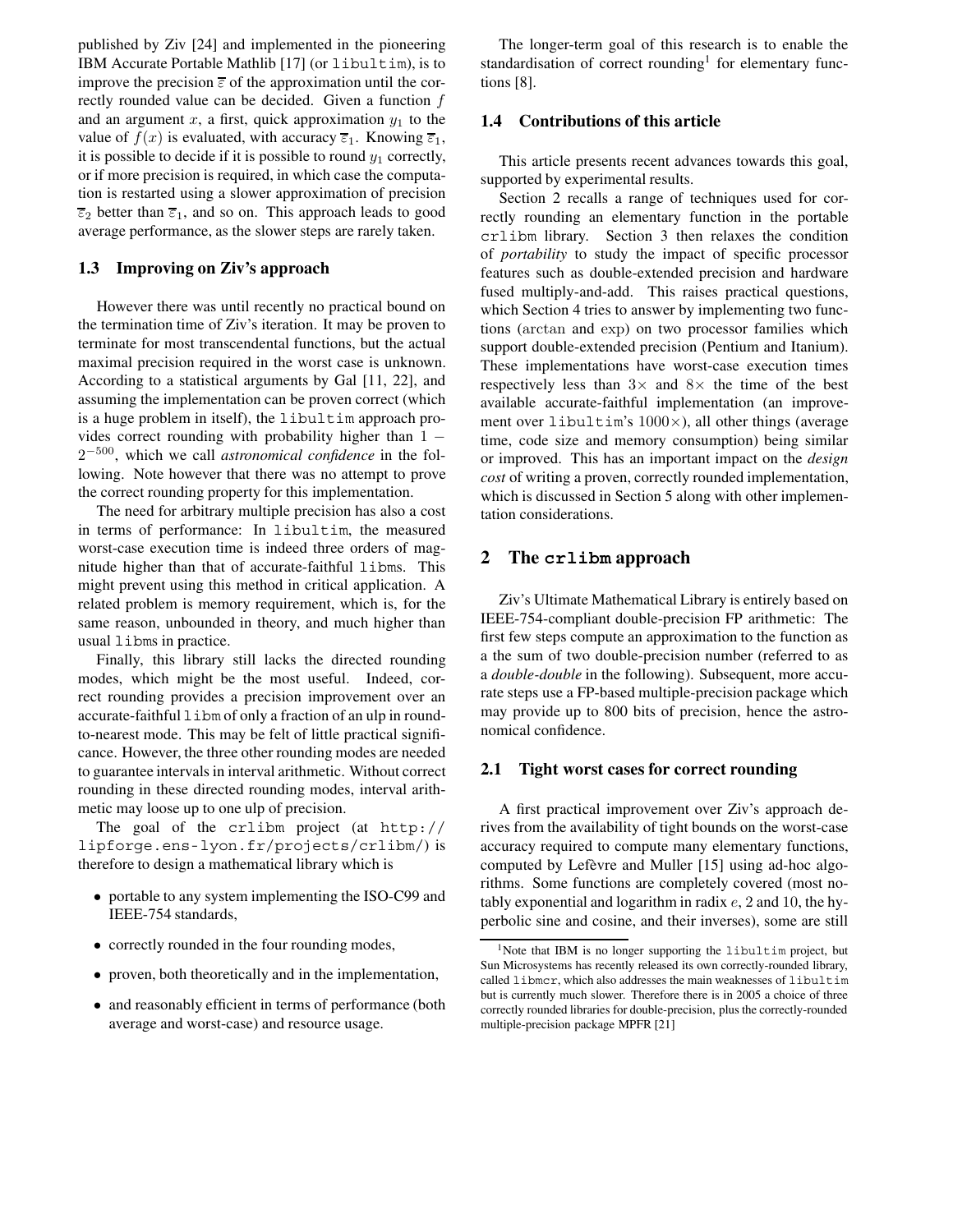being processed and should be covered within a few years. However, some functions (most notably the trigonometric functions and some special functions) are out of reach of current methods, although the domain for which current algorithms work is the most practically useful. For instance, the near-term goal for the trigonometric functions is to compute their worst cases for a few  $2\pi$  periods around zero.

Knowing the worst case required accuracy for a function, it is possible to tailor Ziv's approach to match it: crlibm implements only two steps of Ziv's algorithm, the second one being accurate enough to cover the worst case required accuracy. This is not only more efficient, it also makes it much easier to *prove* that an implementation actually returns the correctly rounded result. The crlibm distribution includes a detailed description of each implementation, including an attempt at such a proof. This proof mostly consists in computing a tight error bound on the overall error of the first step, as explained below.

### **2.2 Portability**

The mainstream crlibm implementation intends to be portable to most systems, assuming only C99 compliance and the availability of IEEE-754-compliant format and operations. Therefore its first step computes a result as a double double-precision number  $y_h + y_l$ . Its second step uses an ad-hoc, integer-based multiple-precision library called scslib [7].

# **2.3 Rounding tests and precision/performance tradeoffs**

The approximation  $y_h + y_l$  computed in the first step is used to decide if the second step needs to be launched. For rounding to the nearest, the following test (also present in libultim) is used:

if( $y_h$  ==  $(y_h + (y_l \star e))$ ) return  $y_h$ ; else /\* launch accurate phase \*/

Here we use the C syntax  $(==\text{is the equality comparison})$ operator), and e is a double-precision number computed out of the overall relative error  $\overline{\epsilon}$  of the first step as  $e \approx 1+2^{54} \overline{\epsilon}$ . The exact value of e, the validity conditions of this test, and the proof that it ensures correct rounding, are detailed in the documentation of crlibm [1]. Similar tests are also given for directed rounding modes, they are conceptually simpler, therefore we concentrate in the sequel on round to the nearest.

The rounding test here depends on a constant  $e$  which is computed out of the overall relative error bound. This gives an hint at the performance tradeoff one has to manage when designing a correctly-rounded function: The average evaluation time will be

$$
T_{\text{avg}} = T_1 + p_2 T_2 \tag{1}
$$

where  $T_1$  and  $T_2$  are the execution time of the first and second phase respectively (with  $T_2 \approx 100T_1$  in crlibm), and  $p_2$  is the probability of launching the second phase (typically we aim at  $p_2 \approx 1/1000$  so that the average cost of the second step is less than  $1/10$ .

The value of  $e$  in the test implies that  $p_2$  is almost proportional to  $\overline{\epsilon}$ . Therefore, to minimise the average time, we have to

- balance  $T_1$  and  $p_2$ : This is a performance/precision tradeoff (the faster the first step, the less accurate)
- and compute a tight bound on the overall error  $\overline{\epsilon}$ .

Computing this tight bound is the most time-consuming part in the design of a correctly-rounded elementary function. The proof of the correct rounding property only needs a proven bound, but a loose bound will mean a larger  $p_2$ than strictly required, which directly impacts average performance. Compare  $T_{avg}$  with  $p_2 = 1/1000$  or  $p_2 = 1/500$ for  $T_2 = 100T_1$ , for instance. As a consequence, when there are multiple computation paths in the algorithm, it makes sense to have a different rounding constant  $e$  on these different paths [6].

## **3 Beyond crlibm**

### **3.1 Modern Floating-Point Units**

Most recent processors offer specific hardware features which cannot yet be used in a portable way. For our purpose, the most significant of these features are:

- Double-extended precision with 64 bits of mantissa instead of 53 in double-precision, as specified in the IA-32 and IA-64 instruction sets (implemented by the Pentium-compatible and Itanium processors respectively). Note that the IEEE-754 standard gives a more general definition of double-extended precision, but it has not yet been translated as a usable, standard combination of processor/compiler/system. Therefore, in the sequel, the meaning of the phrase "double extended" will be that of the IA-32 specification (which is also included in the IA-64 specification).
- Fused floating-point multiply-and-add operators (FMA), as available in the Power/PowerPC and Itanium architectures. These operators improve performance (as they combine two operations in one instruction) but also accuracy, as only one rounding is performed. Most significant to us is that an FMA reduces the cost of Dekker algorithm (which computes the exact product of two FP numbers as the sum of two FP numbers [9, 14]) from 17 operations down to only 2, with a corresponding reduction of the cost of the double-double multiplication.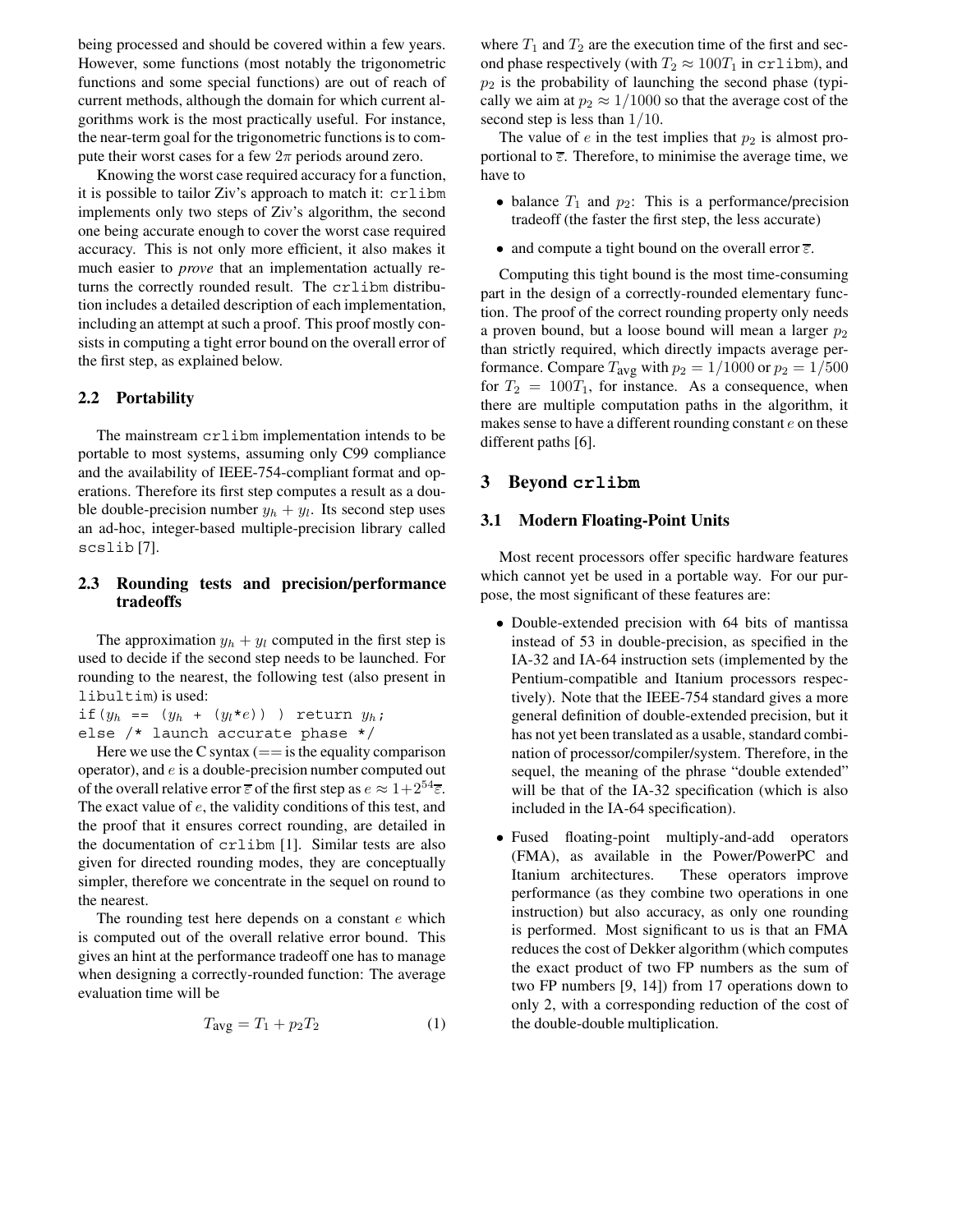• A low overhead of changing the rounding mode or working precision, thanks to the availability of several floating-point status registers (FPSR) selected on an instruction basis. This is a feature of the Itanium processor family. Comparatively, other processors have only one FPSR, and changing it (e.g. to change the working precision) typically requires flushing the FP pipelines.

These features are being used for the standard evaluation of elementary functions [16], and some were actually designed for this purpose [19]. We now discuss their impact on the evaluation of a double-precision correctly rounded elementary function.

# **3.2 Correct rounding using double-extended arithmetic**

This section summarises a recent study of the impact of using double-extended arithmetic for computing functions correctly rounded to double-precision [4].

#### **3.2.1 First step using double-extended**

A first obvious idea is to compute the first step in doubleextended precision, which removes the need for doubledouble arithmetic in this step. This yields some performance improvement, typically up to 50%.

However, on architectures implementing the IA-32 instruction set, this approach requires changing the rounding mode of the processor, at least when entering the function (to convert the input  $x$  to a double-extended) and when leaving it (to return a double). This takes more than 20 cycles on the Pentium-4 processor in our experiments, and takes back a lot of the interest of using double-extended precision. On the Itanium processors, however, there is no such penalty.

#### **3.2.2 Second step in double-double-extended**

The performance that double-extended precision can bring to the second step is more dramatic. This format provides 64 bits of mantissa, so that the sum of two double-extended numbers (a *double-double-extended*) will hold 128 bits of precision. Unfortunately, Muller and Lefèvre found that for many functions (including exp, cos and tan), correct rounding sometimes required an intermediate accuracy higher than 2*−*<sup>130</sup> (up to 2*−*<sup>157</sup> for the exponential): It is therefore not possible to compute an intermediate result to such relative accuracy as the sum of two double-extended numbers. As this concerns relatively few values, the solution previously considered was to tabulate these values and the expected output. A more careful study, however, shows that it will not be necessary.

The central remark in [4] is that such bad cases always happen for very small values of the input number  $x$ . In such cases, a Taylor approximation provides a straightforward method for approximating the function as the sum of *three* double-extended numbers<sup>2</sup>: More specifically, an approximation of the function f as  $1+p(x)$  or  $x+p(x)$ , where  $p(x)$  is computed as a double-double-extended  $p_h + p_l$ , will hold the required relative accuracy [4]. Table 1 illustrates this situation for the two functions studied in this paper.

Exploiting the fact that the most significant term of this sum  $(1 \text{ or } x)$  is representable as a double-precision number, it is then possible to recover the correct rounding of  $1+p_h+$  $p_l$  (or  $x + p_h + p_l$ ) to double precision, using a sequence of 5 double-extended additions [4].

| Function  | Interval of $x$      | WCA on $f$ | WCA on $p$ |
|-----------|----------------------|------------|------------|
| $e^x$     | $[2^{-54}, 2^{-44}]$ | $2^{-158}$ | $2^{-115}$ |
|           | $[2^{-44}, 2^{-30}]$ | $2^{-138}$ | $2^{-109}$ |
|           | $ x  \geq 2^{-30}$   | $2^{-113}$ |            |
| arctan(x) | $[2^{-25}, 2^{-18}]$ | $2^{-126}$ | $2^{-109}$ |
|           | $[2^{-18}, 2]$       | $2^{-113}$ |            |

**Table 1. Worst-case accuracy (WCA) required for double-precision correct rounding of exponential and arctangent.**

#### **3.2.3 Practical questions**

This work left open a few practical questions relative to the implementation of a correctly rounded functions [4].

- 1. What is the relative performance of the second step and the first step? What is the cost of the rounding test?
- 2. What implication does this have on the precision/performance tradeoff ?
- 3. Can we reuse intermediate results from the first step in the second one? Can we design algorithms sharing tables and intermediate values, which are efficient both for the first step and the second step ?

The experiments described in the next section were carried out to study these questions. The last section will draw more conclusions.

<sup>2</sup>This is not a coincidence: These worst cases are indeed highly improbable according to Gal's statistical argument [11, 22]. This argument predicts that the worst case accuracy for a double-precision correctly rounded function is expected at  $2^{-53-64} = 2^{-117}$ , and that a worst case accuracy of 2*−*<sup>157</sup> has probability 2*−*<sup>40</sup> of happening. The fact that such worse-than-expected cases indeed happen is a direct consequence of the availability of a Taylor approximation of the function, which breaks the assumptions of randomness in Gal's reasoning.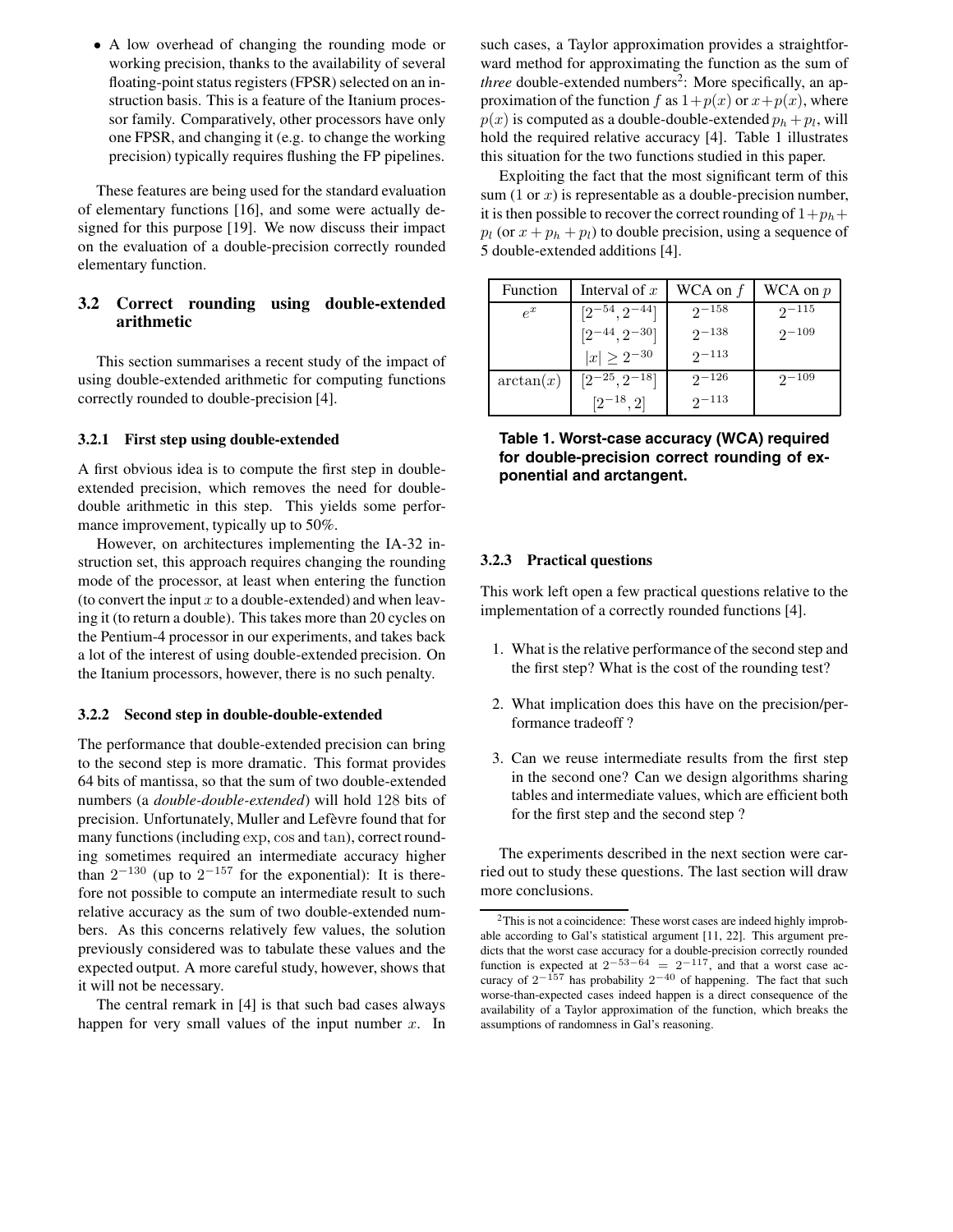### **4 Experiments and results**

For these experiments, we chose the exponential function because it is the easiest to implement, and the most often cited in the literature about elementary function implementation. Conversely, we chose the arctangent as being comparably expensive to implement: It is approximated by polynomials of comparatively larger degree, and its argument reduction requires either very large tables, or a division. Some other functions (trigonometric and special) present specific difficulties but they are left out of this study because their worst-case required accuracy is unknown so far.

In all the tests, input random numbers were chosen in a range which avoids the (less meaningful) special cases. We compare our results to vendor libms which are highly optimised and accurate-faithful.

#### **4.1 Rounding test**

The rounding test presented in 2.3 assumes doubleprecision arithmetic: It has to be adapted if the first step now returns a double-extended number y*de*. The straightforward idea is to build  $y_h$  = RoundToDouble( $y_{de}$ ) and  $y_l = y_{de} - y_h$  (which will be an exact operation), then use the test of 2.3 on  $y_h$  and  $y_l^3$ 

However, on both architectures, a test using only integer arithmetic turns out to be more efficient (about 15 cycles faster on Pentium architectures, and 3 on the Itanium 2). This test first casts the mantissa of y*de* to a 64-bit integer, then considers the bits after the 53rd: A y*de* difficult to round to the nearest is of the form: *m bits* **حـــــــــ** *m bits* -

$$
\underbrace{\overbrace{1.xxx...xx}_{53 \text{ bits}}011...11}_{xxxx... \text{ or: } \underbrace{\overbrace{1.xxx...xx}_{53 \text{ bits}}100...00}_{xxxx...}
$$

where m is deduced from the bound  $\bar{\varepsilon}$  on the overall relative error. Therefore the test resumes to integer masks, shifts and logical operations testing these two cases. The same holds for directed rounding modes.

#### **4.2 Arctangent on the Pentium processor**

Here we chose an algorithm which allows both steps to share special case handling, range reduction, and some intermediate computations. This algorithm is described in [5].

Note that the libultim implementation uses a table of about 40KB to perform an argument reduction without division. Our versions, in contrast, use less than 4KB of tables, at the expense of a division.

Table 2 show some absolute timings, in cycles. All these timings were measured under Linux, using the gcc-3.3 compiler<sup>4</sup>. They include the cost of a function call, which is about 25 cycles. In other words, to get the time actually spent computing the function, one should subtract 25 to these numbers. It should also be noted that the cost of changing the floating-point status register twice is about 40 cycles.

| arctan Xeon                      | avg time | max time |
|----------------------------------|----------|----------|
| <b>GNU MPFR</b>                  | 438742   | 3955724  |
| IBM's libultim                   | 343      | 228904   |
| crlibm(portable)                 | 662      | 29076    |
| crlibm (using DE)                | 350      | 1680     |
| $c$ rlibm (DE, first step alone) | 306      | 564      |
| default 1ibm                     | 339      | 388      |

## **Table 2. Arctangent timings in cycles on a Pentium Xeon. The implementations in italic are not correctly rounded.**

The worst case time here is less than 6 times the average time of the best current accurate-faithful. By returning a value before the rounding test, we can measure the incompressible time cost of correct rounding – see line "crlibm *(DE, first step alone)*". Here it is 350-306=44 cycles, or, between 10 and 20% of the best current accurate-faithful implementation.

The main conclusion of this experiment is that sharing tables and values between the first and second step doesn't incur a major performance penalty.

#### **4.3 Arctangent on the Itanium**

This first Itanium experiment uses the same algorithm as previously (and exactly the same 4KB tables), but tries to perform additional optimisations by using FMAs wherever possible, especially to speed up double-double arithmetic (In the first step, we also replaced the library doubleextended division with a less accurate one to save a few cycles, and used a Estrin parallel implementation of the polynomial recurrence [22]). Such low-level optimisations

<sup>3</sup>When targeting the Itanium processors, the cost is altogether 4 operations and about 16 cycles, thanks to the fact that the precision and rounding mode are controlled on an operation basis, with no overhead. When targeting IA-32 processors, this option could involve several costly changes of the precision (to double to compute *yh*, then back to double-extended to compute *yl*, then back to double to compute the test, then possibly back to double-extended for the second step). Fortunately the first conversion of  $y_{de}$  to the nearest double may be performed by the memory unit, without changing the precision of the FPU.

<sup>&</sup>lt;sup>4</sup>The source code for these experiments (and more) is available in the crlibm CVS repository from http://lipforge. ens-lyon.fr/projects/crlibm/, files arctan-pentium.c, arctan-itanium.c and exp-itanium.c.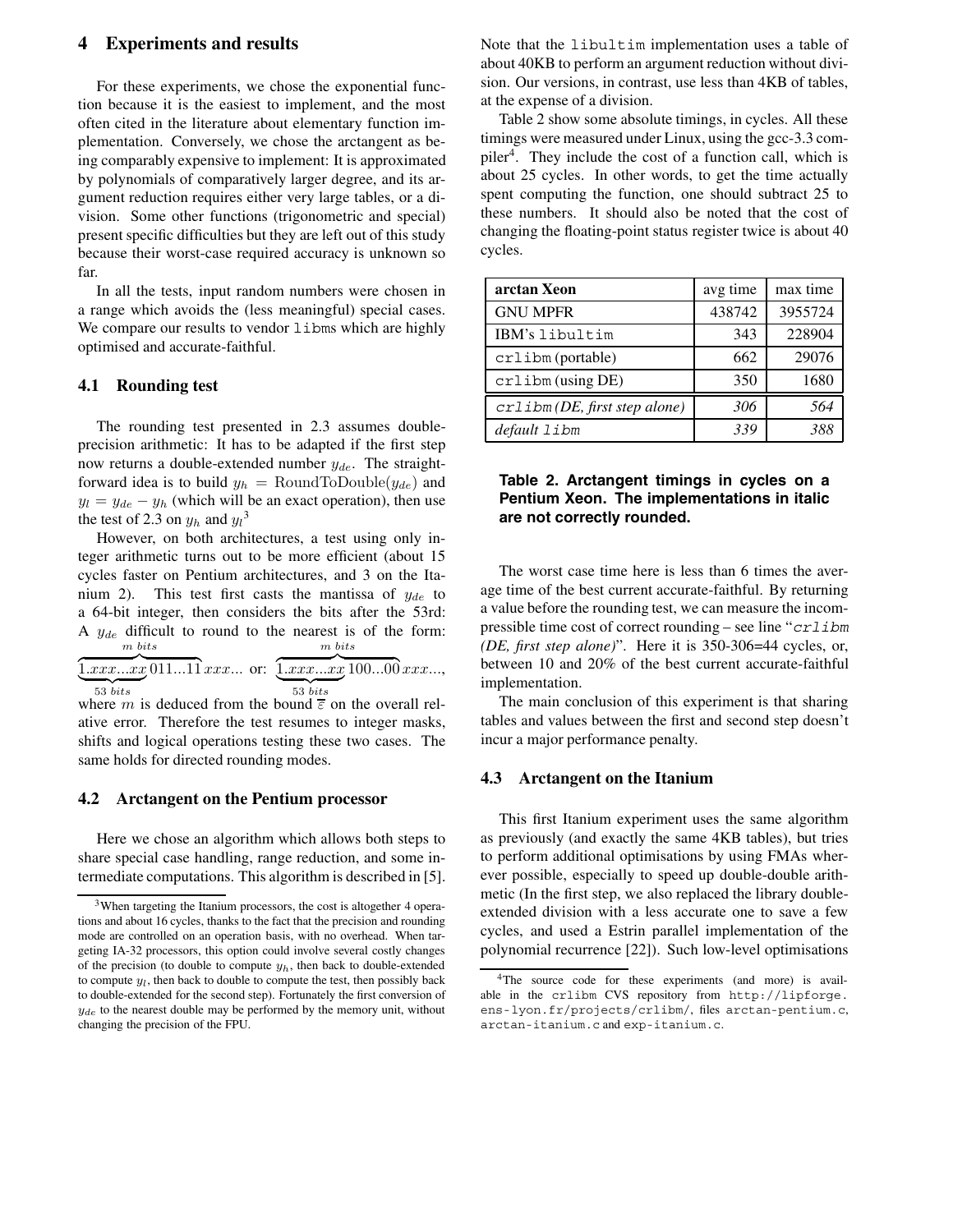cannot be done efficiently using current gcc (3.3), because inserting assembly instructions in C code leads to poor scheduling. Therefore we used the Intel icc8.1 compiler for Linux to compile the arctangent. This compiler supports a range of intrinsics giving a high-level access to most assembly-language instructions, including FMAs. Table 3 shows some absolute timings, in cycles. These numbers include the cost of a function call, which is about 20 cycles.

| arctan Itanium-2             | avg time | max time  |
|------------------------------|----------|-----------|
| <b>GNU MPFR</b>              | 243,460  | 1,999,472 |
| IBM's libultim               | 195      | 139,091   |
| crlibm(portable)             | 441      | 44700     |
| crlibm (using DE)            | 103      | 537       |
| crlibm(DE, first step alone) | 94       | 130       |
| default 1ibm                 | 83       | 85        |

## **Table 3. Arctangent timings in cycles on an Itanium-2 processor. The implementations in italic are not correctly rounded.**

The improvement over crlibm-portable is more dramatic than for the Pentium, because of the FMA, and because using double-extended doesn't incur the cost of flushing the pipeline on the Itanium as already explained.

Here we measured that the incompressible cost of the correct rounding test is about 9 cycles. It is therefore the main contribution to the average overhead of correct rounding. Again it is about 15% of the best current accuratefaithful implementation.

The worst case time here is again 6 times the average time of the best current accurate-faithful. This is somehow disappointing, because the FMA, speeding up doubledouble multiplication by a factor 8, should bring a proportionally larger improvement to the second step than to the first step. We believe there is room for improvement here. Note for instance that Hewlett Packard's Markstein [19] described a quad-precision arctangent in HP-UX accurate to 0.5001 ulp (which should be enough to derive a second step) within 321 cycles [19]. It uses a sequence of only 5 FMAs for computing one double-double Horner steps, where our code needs 15 FMAs.

### **4.4 Exponential on the Itanium**

In this experiment, a second step was first derived from an Intel quad-precision routine, and then a first step was derived from the second step, using the same range reduction. An overview of the algorithm used is given in [5]. Note that the Intel oroginal code uses optimised double-doubleextended FMAs similar to those mentionned in the previous paragraph. Also note that this is a relatively table-hungry algorithm (8KB), whereas the standard libm uses less than 1KB.

We timed the first step alone (to check it matches the performance of the standard libm), the second step alone (since it makes a self-sufficient correctly-rounded exp), and the two-step algorithm. We also timed the Linux standard libm (derived from Intel open-source optimised libm), and the portable version in crlibm. Table 4 shows these timings.

| exp Itanium-2                    | avg time | max time  |
|----------------------------------|----------|-----------|
| IBM's libultim                   | 136      | 1,520,277 |
| <b>GNU MPFR</b>                  | 17,603   | 43,352    |
| crlibm(portable)                 | 298      | 4,601     |
| crlibm (using DE, two steps)     | 67       | 114       |
| $crlibm$ (DE, second step alone) | 92       | 92        |
| $c$ rlibm(DE, first step alone)  | 61       | 70        |
| default 1ibm                     | 63       |           |

## **Table 4. Exp timings in cycles on an Itanium-2 processor. The implementations in italic are not correctly rounded.**

Here the cost of the function call is about one third the cost of evaluating the function itself. This raises a new question: Will a two-step correctly rounded function be inlined as efficiently as a (more straightline) accurate-faithful function? However studying this question is out of the scope of this paper.

Adding the first step to the code of the second step meant adding 13 lines only, since we reuse the special cases handling and the range reduction. These 13 lines take  $114-92 =$ 22 cycles for a polynomial evaluation, a reconstruction, and the rounding test which is statically predicted not to go for the second step (and does in this case).

The question raised here is wether it is worth having a two-step algorithm. From another point of view, it might be more useful to write a two-step algorithm which has a slower second step and uses a smaller table (a 4KB exp could be written with a less-than-10x worst case).

# **5 Designing the post-ultimate libm**

The immediate conclusion of the previous section is that using double-extended arithmetic, it is possible to design a double-precision correctly-rounded function whose worst case is within 10x of the best accurate-faithful, and whose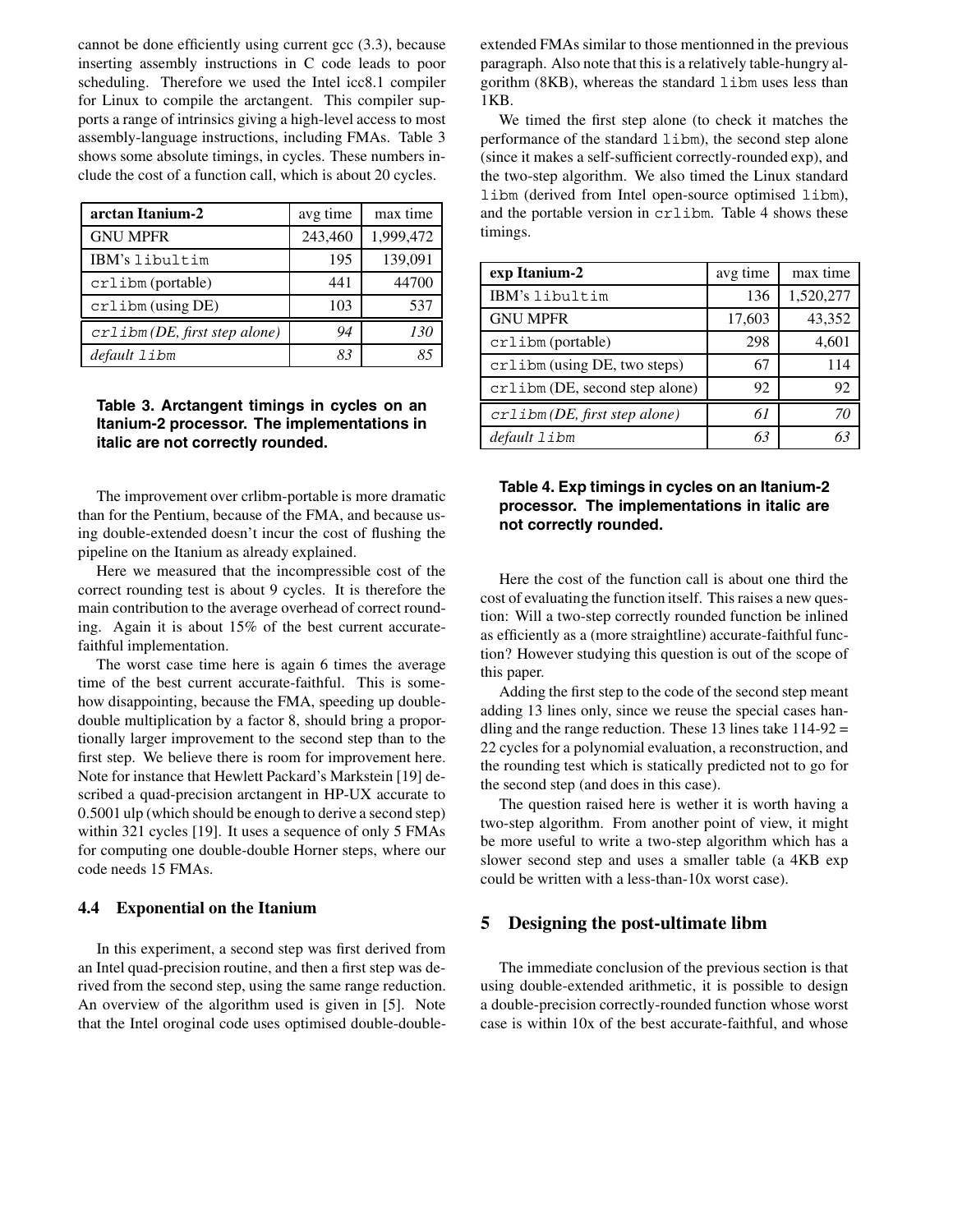average performance is only degraded by the incompressible cost of the rounding test.

We now discuss the effort involved in designing such a function.

### **5.1 Reuse and share**

The first idea is to reuse existing, well optimised algorithms. This is obvious for the first step, which can be derived from a standard libm implementation as soon as this implementation is faithful. Recent vendor libraries now return the correct result for more than 95% of the inputs [12, 16]. Deriving a first step from such a function involves

- adding a rounding test, which is easy, and
- proving a tight bound on the overall error, which may be difficult (of course, the more clever and sophisticated the algorithm, the more difficult the proof).

Recently, Andrey Naraikin and Alexey Ershov (from Intel Nizhniy Novgorod Lab) suggested that the second step could be similarly derived from a quad-precision implementation (this led to the Itanium exponential experiment above). Here, quad-precision means a 128-bit format with 112 bits of mantissa. This mantissa size wouldn't be enough to hold the precision required for correct rounding (usually more than 117 bits), however the functions are actually computed with a higher relative accuracy (typically using double-double-extended arithmetic) to keep the error very close to an half-ulp [19]. If this intermediate accuracy is higher than the worst-case required accuracy, such a *quad accurate-faithful* implementation can be easily retargeted as a correctly-rounded double implementation by changing only the last few operations.

As a conclusion, should a vendor commit itself to correctly-rounded double-precision functions, a lot of the work would be shared between double-precision and first step (at least the handling of exceptional cases), and between quad-precision and second step. Again, the real design cost would be in proving error bounds systematically.

### **5.2 Making proofs easy**

Now we discuss the design cost of computing the error bounds. For the second step, it makes sense to have a large overkill of accuracy in the algorithm if it makes the proof simpler (typically having a coarse estimate on each rounding error): The average performance impact will be negligible, and the worst-case impact remains acceptable. In crlibm for instance, our ad-hoc multiple-precision library is much too accurate (to 200 bits) because it gives much freedom in designing the algorithms and proving them. More specifically, it allows to concentrate on approximation errors, because coarse bounds on rounding errors will suffice. This is still the case for a double-double-extended second step: The actual worst cases accuracies required are about 2*−*117, and rounding to double-double-extended entails error smaller than 2*−*128. Even taking into account that these rounding errors will accumulate, a coarse majoration will be adequate.

Now for the first step, we have to minimise  $p_2$  and this means computing a tight bound on the error. However, an important consequence of the 10x factor and of a doubleextended first step is that we may now be much lazier in this computation, and for the same reason. The second step will now be within a factor 10 of the first step, so  $T_2 < 10T_1$ . A coarse computation of the rounding errors in the doubleextended first step will typically sum up to a term smaller than  $\overline{\varepsilon} = 2^{-63}$ , which would translate to  $p_2 \approx 1/1000$ . The contribution of this lazy error bound to the average time is therefore about  $T_1/100$ , which is negligible. Therefore, here also, we may concentrate on the approximation errors, which are simpler to manage.

We therefore find out that the cost of implementing a correctly rounded function using double-extended arithmetic is much reduced when compared to the cost in portable crlibm, where we had to compute a tight error bound on the first step (because being lazy had an impact on performance), and write the second step using scslib and its proof, sharing only little of this work with the first step.

As a final remark, it may even happen that a correctly rounded implementation provides faster average performance than an accurate-faithful implementation. The idea here is to compensate the cost of the rounding test by a faster first step, deliberately less accurate than the accuratefaithful version, because misrounds will be caught up and corrected by the second step anyway.

# **6 Conclusions**

It is known since Ziv's work that it is possible to write elementary functions which are correctly rounded with astronomical probability, with a very small average performance overhead over the current best implementation.

This paper shows, with experimental support, that double-extended arithmetic allows to write functions which are proven correctly rounded to double precision, with a worst case overhead of less than a factor ten, and with predictable and acceptable memory consumption. It also explains how to write such efficient correctly rounded functions with little effort.

We believe that those overheads are comparable to those imposed on the hardware by IEEE-754 compliance, and that the benefits of correct rounding are worth this minor performance loss, as it was for the four operations.

Our aim is now to see a gradual generalisation of correctly-rounded functions in mainstream systems (cur